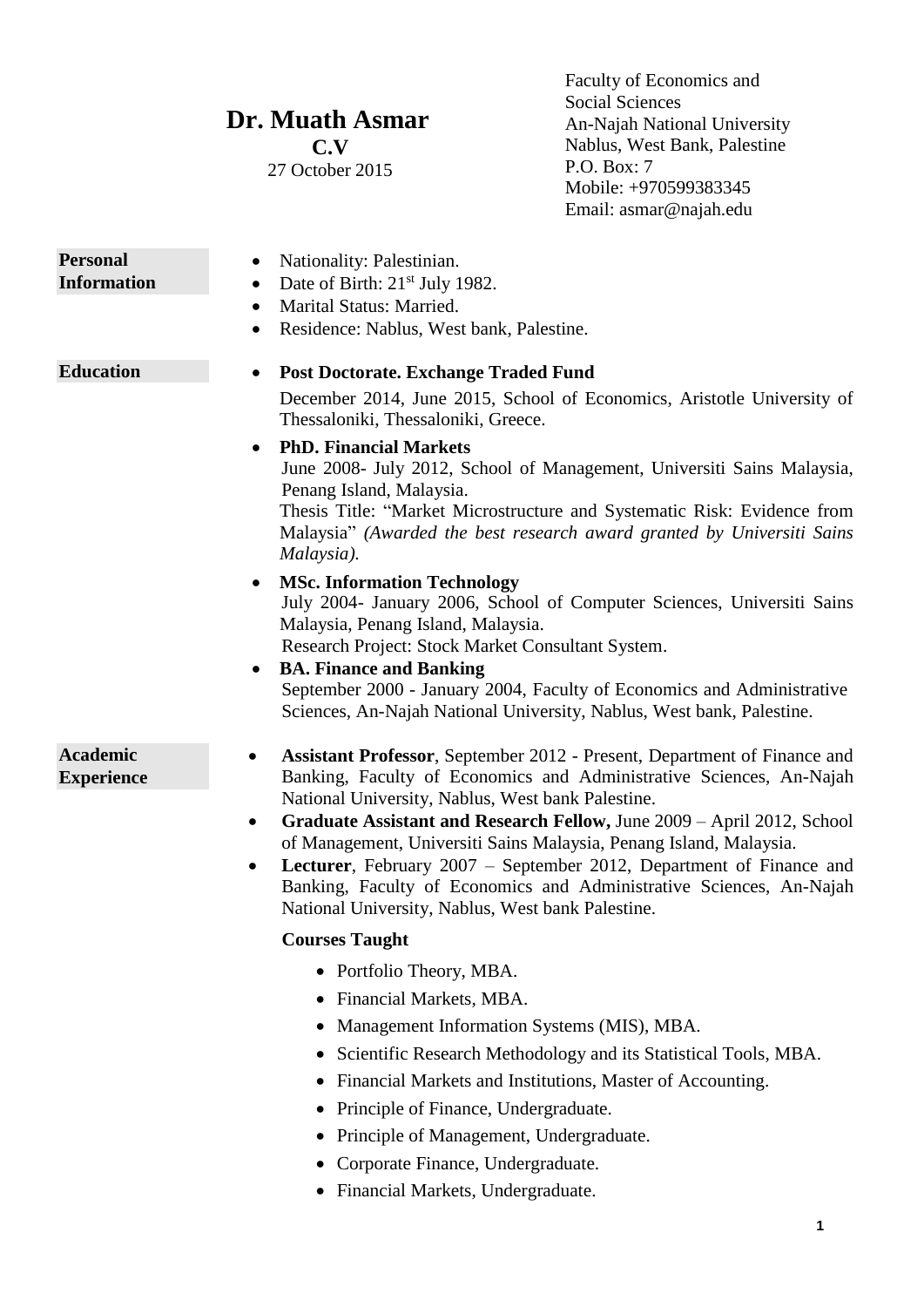- Management of Financial Institutions, Undergraduate.
- Financial Computer-based Applications, Undergraduate.
- Management Information System (MIS), Undergraduate.
- Business Statistics, Undergraduate.

**Training Courses Delivered**

- **Strategic Planning and Organization Performance**, Organized by International Generation Exchange,  $6<sup>th</sup> - 10<sup>th</sup> - June$ , 2012 at Holiday Inn Resort, Penang Island, Malaysia.
	- **Managing and Organizing Accounts Payable**, Organized by Global Franchise Training Group, 25<sup>th</sup> -29<sup>th</sup> December, 2011, at Grand Millennium Hotel, Kuala Lumpur, Malaysia.
	- **Modern Financial Analysis**, Organized by Global Franchise Training Group, 11<sup>th</sup> -15<sup>th</sup> September, 2011, at Marriott Hotel, Kuala Lumpur, Malaysia.
	- **Data Analysis Using Microsoft Excel**, Organized by Institute of Postgraduate Studies, Universiti Sains Malaysia,  $19<sup>th</sup>$  February – 15 April, 2010 at Universiti Sains Malaysia, Penang Island, Malaysia.
	- **Securities Trading Systems,** Organized by An-Najah National University,  $10^{th}$  February –  $25^{th}$  April, 2008, at An-Najah National University, Nablus, West Bank, Palestine
- **Work Experience Product & Marketing Manager**, April 2006 February 2007, at Jaffa.Net Computer Systems, Ramallah, West bank, Palestine.
	- **Coordinator of Training Center**, March 2003 March 2004, at AMRA Information Technology. Nablus, West bank Palestine.
	- Asmar, M., and Brahmana, R. (2012). The Role of Energy Commodities in Middle East Stock Market Integration. *Energy Studies Review* 19 (2).
	- Brahmana, R., & Asmar, M. (2011). Does Integration Occur on a Certain Day? The Case of the Lithuanian Stock Market. *South East European Journal of Economics and Business* 6 (2).
	- Asmar, M., & Ahmad, Z. (2011). Market Microstructure: The Components of Black-Box. *International Journal of Economics and Finance* 3 (1).
- **Conferences Proceeding**

**Journals Publications** 

- Asmar, M.(2015). *Returns of Contrarian and Momentum Investment Strategies in Exchange Traded Funds* Paper presented at the 13<sup>th</sup> International Conference on Accounting & Finance, 25-28 May, TITANIA Hotel, Athens, Greece.
- Ahmed, E. R., Alabdullah, T. T.Y., Aminul Islam M. & Asmar, M. (2014). *Sukuk Legitimacy: A New Measurement Based on Content Analysis*. Paper presented at the 16<sup>th</sup> Malaysian Finance Association Conference, 4-6 June, Sasana Kijang Central Bank of Malaysia, Kuala Lumpur, Selangor, Malaysia.
- Asmar, M., & Ahmad, Z. (2012). *Market Microstructure and Market Liquidity: Empirical Evidence from Bursa Malaysia*. Paper presented at The 2012 Conference on East Asia Finance, May 26-27, 2012, Tamkang University, Taipei, Taiwan.
- Asmar, M., & Ahmad, Z. (2011). *The Role of Liquidity Risk in Pricing*  Returns of Stocks Traded in Bursa Malaysia. Paper presented at The 2<sup>nd</sup> Symposium of USM Fellowship, 23-24 November, Vistana Hotel, Penang Island, Malaysia.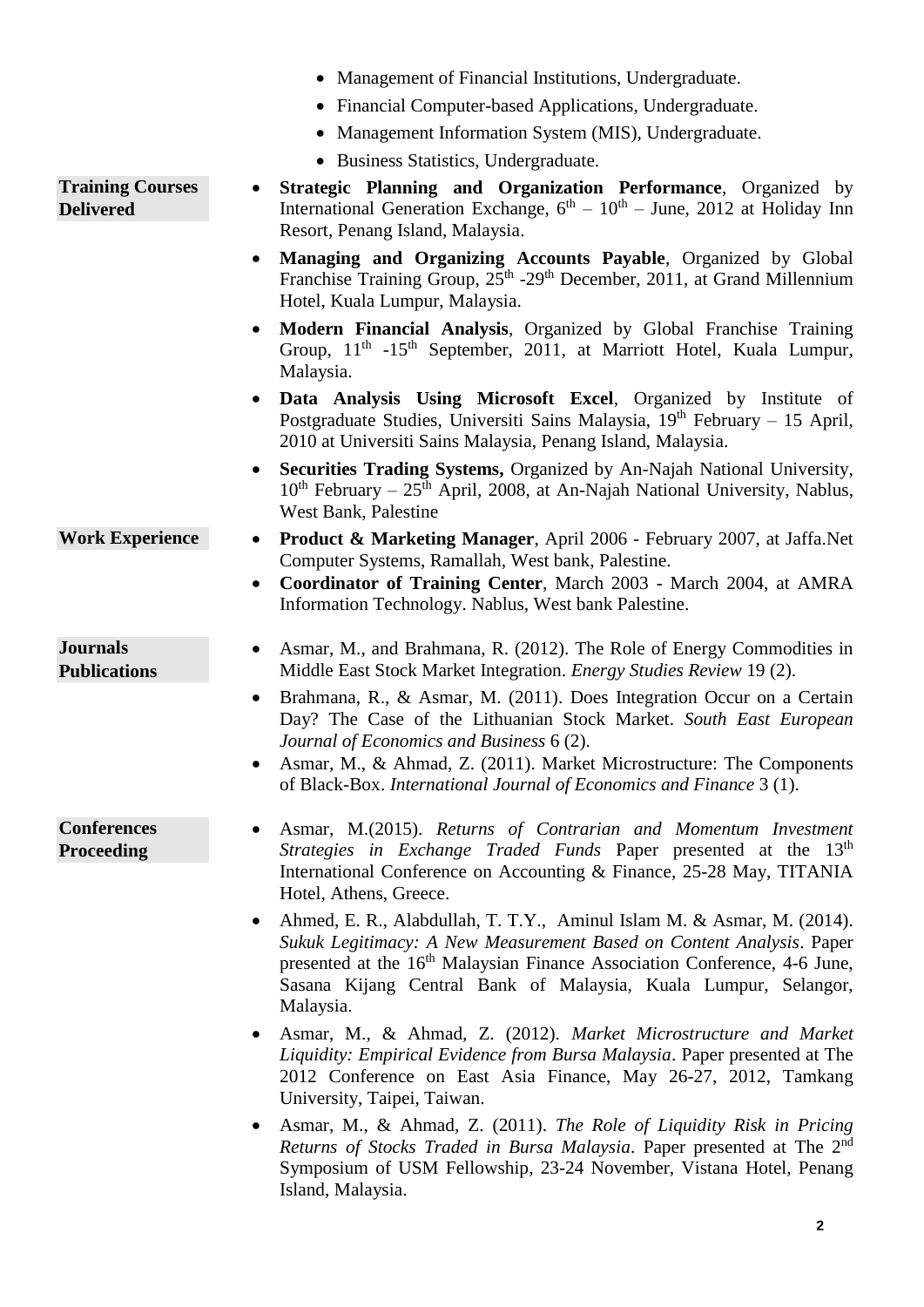- Asmar, M., & Ahmad, Z. (2011). *Profitability of Contrarian and Momentum Strategies in Bursa Malaysia*. Paper presented at The 2011 Global Finance Conference, 3-5 April, Siam Kempinski Hotel, Bangkok, Thailand.
- Fereidouni, H. G., Masron, T. A., & Asmar, M. (2010). *The Effect of Energy Prices on Transportation and Storage Sector's Equity Returns: The Iranian Case* Paper presented at the The 2<sup>nd</sup> International Conference on Logistics and Transport 2010  $\&$  The 1<sup>st</sup> International Conference on Business and Economics, 16-18 December, Rydges Hotel & Resorts, Christchurch, New Zealand.
- Asmar, M., & Ahmad, Z. (2010). *Market Microstructure and Behaviour of Investors*. Paper presented at the 12th Malaysian Finance Association Conference, 8-10 June, Sunway Resort Hotel & Spa, Kuala Lumpur, Selangor, Malaysia.
- Asmar, M., & Ahmad, Z. (2010)*. Market Microstructure: An Approach to Determine the Components of Black-Box.* Paper presented at the International Conference on Business and Economic Research, 15-16 March, Hilton Hotel, Kuching, Sarawak, Malaysia.
- Dweikat, M., & Asmar, M. (2007) *Adoption of E-Training in Palestinian Banking Sector* Paper presented at An-Najah International Conference ECONOMIC EPISTEMOLOGY, 27-30 April, An-Najah National University, Nablus Palestine.

**Training Courses and Workshops Attended**

- **Tender and Bid in the Light of Law**, Organized by Global Franchise Training Group, May  $29<sup>th</sup>$  2011 - Jun  $2<sup>nd</sup>$  2011, at Copthorne King's Hotel, Singapore.
- **Green Technology Financing Forum "Leadership Challenges and Experiences**" April 20<sup>th</sup> 2011, at School of Management, Universiti Sains Malaysia, Penang Island, Malaysia.
- Data Analysis Using SPSS, Amos, Lisrel, EViews, and Nvivo, 25<sup>th</sup> October - 30<sup>th</sup> October 2010, at School of Management, Universiti Sains Malaysia, Penang Island, Malaysia.
- **Islamic Capital Market: Financial Philosophy & Jurisprudence, Equity Products & Innovation and Sukuk & Structured Product**, Conducted by Securities Industry Development Corporation, 5<sup>th</sup> March - 6<sup>th</sup> March 2010, at School of Management, Universiti Sains Malaysia, Penang Island, Malaysia.
- **High Trust Leadership**, Conducted by Corporate Coach Academy, 11<sup>th</sup> November - 12<sup>th</sup> November 2009, at Universiti Sains Malaysia, Penang Island, Malaysia.
- How Your Research Grant Be Granted, August 12<sup>th</sup> 2009, at School of Management, Universiti Sains Malaysia, Penang Island, Malaysia.
- **How to Get Rid of W: A Latent Variables Approach to Modeling Spatial Lagged**, August 11<sup>th</sup> 2009, at School of Management, Universiti Sains Malaysia, Penang Island, Malaysia.
- Introduction to Linear Regression Analysis, May 26<sup>th</sup> May 27<sup>th</sup> 2009, at School of Mathematical Sciences, Universiti Sains Malaysia, Penang Island, Malaysia.
- Introduction to Time Series Analysis, April 21<sup>st</sup> April 22<sup>nd</sup> 2009, at School of Mathematical Sciences, Universiti Sains Malaysia, Penang Island, Malaysia.
- Academic Integrity and Plagiarism, January 19<sup>th</sup> 2009, at Universiti Sains Malaysia, Penang Island, Malaysia.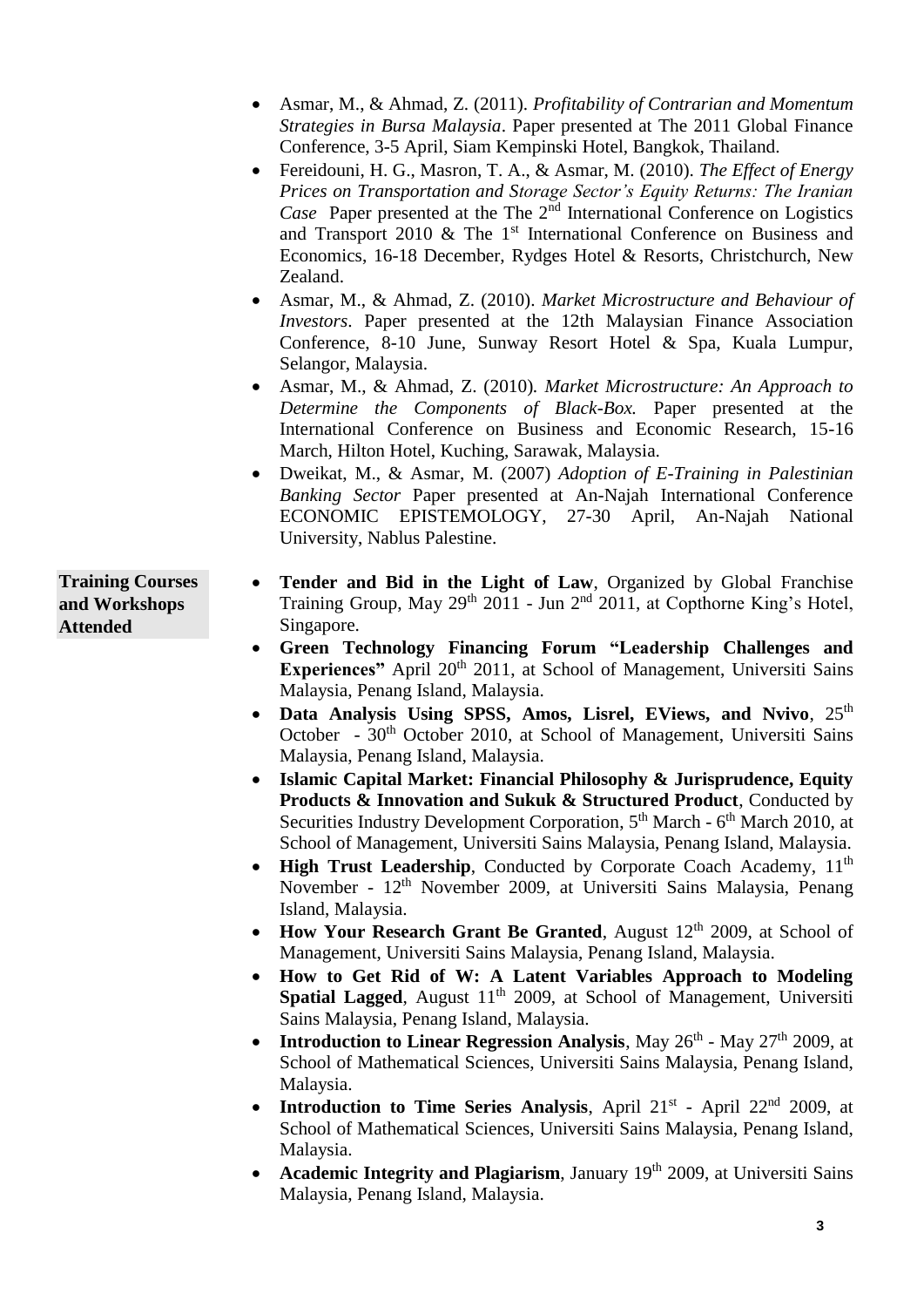|                                                              | Research Design & Methodology Workshop (Arts Cluster), November<br>17 <sup>th</sup> - November 21 <sup>st</sup> 2008, at Universiti Sains Malaysia, Penang Island,<br>Malaysia.                                                                                                                                                                                                                                                                                                                                                                                                                                                                                                                                                                                                                                                                                                                                                                                                                                                                                                                                                                                   |
|--------------------------------------------------------------|-------------------------------------------------------------------------------------------------------------------------------------------------------------------------------------------------------------------------------------------------------------------------------------------------------------------------------------------------------------------------------------------------------------------------------------------------------------------------------------------------------------------------------------------------------------------------------------------------------------------------------------------------------------------------------------------------------------------------------------------------------------------------------------------------------------------------------------------------------------------------------------------------------------------------------------------------------------------------------------------------------------------------------------------------------------------------------------------------------------------------------------------------------------------|
|                                                              | <b>Data Analysis Workshop (Arts Cluster), November 10<sup>th</sup> - November 13<sup>th</sup></b><br>2008, at Universiti Sains Malaysia, Penang Island, Malaysia.<br><b>Project Management Professional (PMP)</b> , March $7th$ - Jun $11th$ 2007, at<br>$\bullet$<br>AMIDEAST, Ramallah, West bank, Palestine.<br>Diplomatic Protocol, March 4 <sup>th</sup> - March 15 <sup>th</sup> 2006, Organized by Media<br>$\bullet$<br>Conference Organization, at Nablus Chamber of Commerce, Nablus, West<br>bank, Palestine.                                                                                                                                                                                                                                                                                                                                                                                                                                                                                                                                                                                                                                          |
|                                                              | Research Methodology, Scientific Writing and Statistical Techniques<br>(Sciences Cluster), December 5 <sup>th</sup> - December 16 <sup>th</sup> 2005, at Universiti Sains<br>Malaysia, Penang Island, Malaysia.<br><b>National Grid Computing</b> , June $29th$ - June $30th$ 2005, at School of<br>Computer Sciences, Universiti Sains Malaysia, Penang Island, Malaysia.<br><b>Business Communication Skills</b> , April, $5th$ - $15th$ June 2005, at British<br>Council, Penang Island, Malaysia.<br>Training Best Practices, September, 28 <sup>th</sup> - October, 1 <sup>st</sup> 2003, at Bisan<br>$\bullet$<br>Center for Research & Development, Nablus, West bank, Palestine.<br><b>Computer Technician Training CompTIA A+, February, <math>18th</math> - June <math>20th</math></b><br>$\bullet$<br>2002, at AMRA information Technology, Nablus, West bank Palestine.<br>Microsoft Excel, October $17th$ - December $8th$ 2001, at AMRA Information<br>Technology, Nablus, West bank Palestine.<br><b>Windows Operating System, June 25th</b> - September $25th$ 2001, at Al-<br>$\bullet$<br>Zaytona Cultural Center, Nablus, West bank Palestine. |
| <b>Computer Skills</b><br>and Statistical<br><b>Packages</b> | Excellent knowledge of Windows and Macintosh Operating Systems.<br>Excellent knowledge of Microsoft Office Suite.<br>$\bullet$<br>Excellent knowledge of Microsoft Excel and VBA.<br>$\bullet$<br>Excellent knowledge of Microsoft Office Project.<br>$\bullet$<br>Excellent knowledge of Microsoft Visio.<br>$\bullet$<br>Excellent knowledge of Adobe Photoshop and Internet Applications.<br>Excellent knowledge of Unified Modeling Language (UML).<br>Excellent knowledge of Java programming language<br>٠                                                                                                                                                                                                                                                                                                                                                                                                                                                                                                                                                                                                                                                  |
| <b>Other</b>                                                 | Excellent knowledge of Statistical Package for Social Science (SPSS).<br>٠<br>Excellent knowledge of Econometric Views (EViews).<br>14th Malaysian Finance Association Conference, June 1-3, 2012, at                                                                                                                                                                                                                                                                                                                                                                                                                                                                                                                                                                                                                                                                                                                                                                                                                                                                                                                                                             |
| <b>Conferences and</b><br><b>Exhibitions</b>                 | Parkroyal Penang Resort Hotel, Penang, Malaysia.<br>National Graduate Symposium 2011, September 17-18, 2011, at Universiti<br>$\bullet$<br>Teknologi Petronas, Perak, Malaysia.<br>13 <sup>th</sup> Malaysian Finance Association Conference, June 10-12, 2011, at<br>$\bullet$<br>Holiday Villa Beach Resort And Spa, Langkawi, Kedah, Malaysia.<br>3rd International Conference on Postgraduate Education December 16-<br>$\bullet$<br>17, 2008 at Gurney Hotel, Penang Island, Malaysia.<br>First Annual Palestinian Capital Market Forum, 8-9 September at Best<br>٠<br>Eastern Hotel, Ramallah Palestine, 2007.<br><b>GITEX Technology Week 2006,</b> $18 - 22$ November at Dubai International<br>$\bullet$<br>Convention and Exhibition Center, Dubai United Arab Emirates, 2006.                                                                                                                                                                                                                                                                                                                                                                          |

**Expotech 2006: The Palestine ICT Exhibition**, 6 – 8 November at Al

**4**